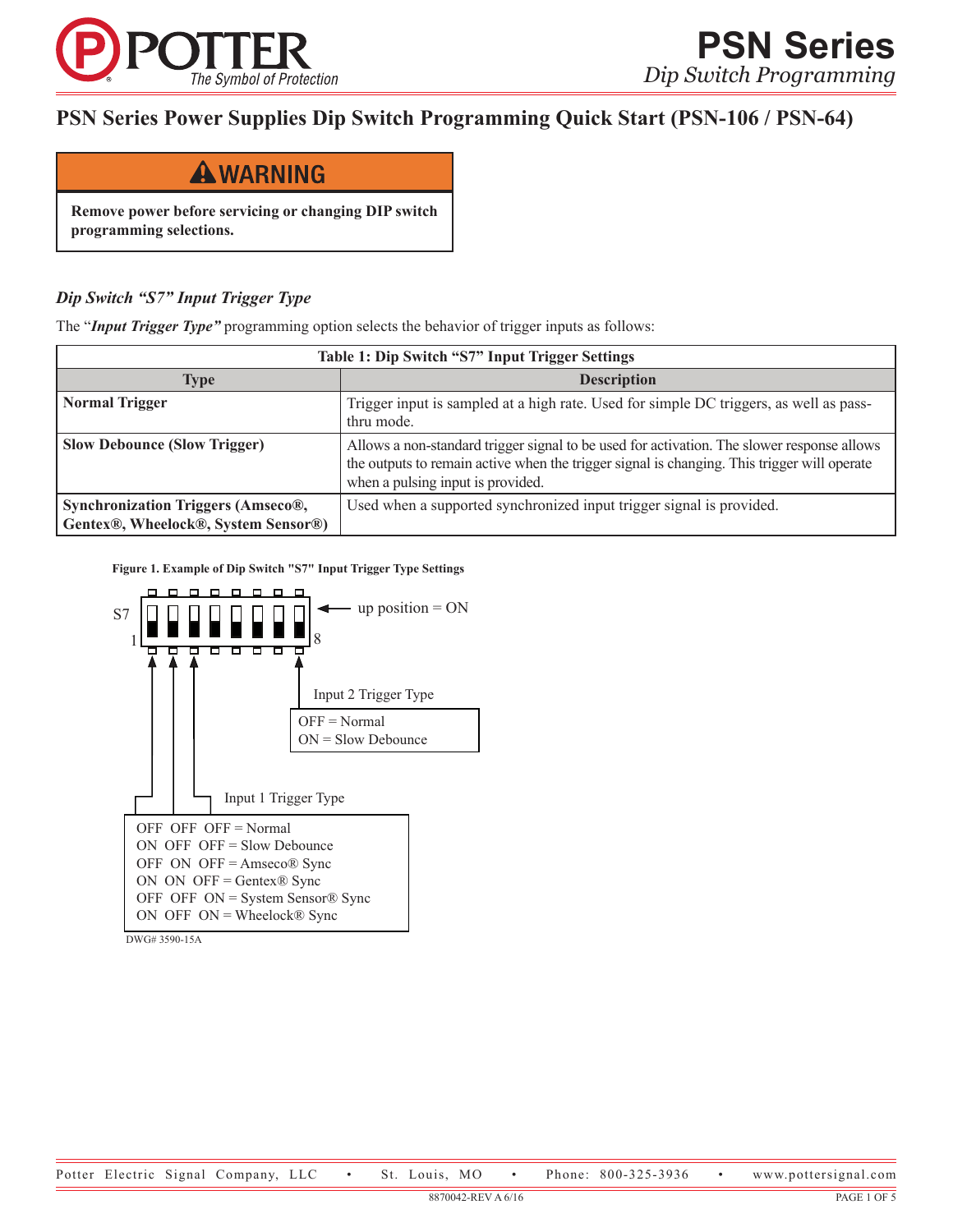#### *Dip Switch "S8" Setting Options*

The Symbol of Protection

| <b>Table 2: Dip Switch "S8" Settings</b> |                                                                                                                                                                                                                                                                                                  |  |
|------------------------------------------|--------------------------------------------------------------------------------------------------------------------------------------------------------------------------------------------------------------------------------------------------------------------------------------------------|--|
| <b>Type</b>                              | <b>Description</b>                                                                                                                                                                                                                                                                               |  |
| <b>Class A/B Selection</b>               | Each pair of NACs can be individually configured for Class A/B operation. When Class A<br>$\bullet$<br>is selected, the individual NAC options for the first NAC in the pair will apply.<br>Example – If the circuit pair $1\&2$ is programmed for Class A operation, then only the<br>$\bullet$ |  |
|                                          | individual NAC option dip switch for circuit 1 will be used.                                                                                                                                                                                                                                     |  |
| Door Holder AC Dropout Delay             | If the DC power output is used as door holder power, it can be configured to drop out<br>$\bullet$<br>in response to a low AC condition in order to minimize standby current. To minimize<br>nuisance conditions a selectable AC dropout delay is provided.                                      |  |
|                                          | If "No doorholder dropout on AC Loss" is selected, door holder power will drop out in<br>$\bullet$<br>response to an alarm condition only.                                                                                                                                                       |  |
| DC Power Output is Door Holder           | Specifies whether the DC power output will act as door holder power.<br>$\bullet$                                                                                                                                                                                                                |  |
|                                          | If selected, the DC power will drop out in response to an alarm condition and optionally a<br>$\bullet$<br>low AC condition.                                                                                                                                                                     |  |
| <b>Trouble Memory Enabled</b>            | When enabled, any trouble conditions will be stored in memory after the condition has<br>$\bullet$<br>been corrected.                                                                                                                                                                            |  |
|                                          | <b>Note:</b> To clear or reset the " <i>Trouble Memory</i> " <i>condition</i> , set the dip switch <i>Off</i> ," and<br>then back " $On$ ."                                                                                                                                                      |  |
|                                          | Stored trouble conditions " <i>Trouble Memory</i> are indicated on the LED associated with the<br>original trouble condition."                                                                                                                                                                   |  |

The following two (2) diagrams illustrate the **"S8"** dip switch settings for the PSN-106 and the PSN-64, respectively.

#### **Figure 2. Examples of Dip Switch "S8" Settings on the PSN-106 & PSN-64**



Potter Electric Signal Company, LLC • St. Louis, MO • Phone: 800-325-3936 • www.pottersignal.com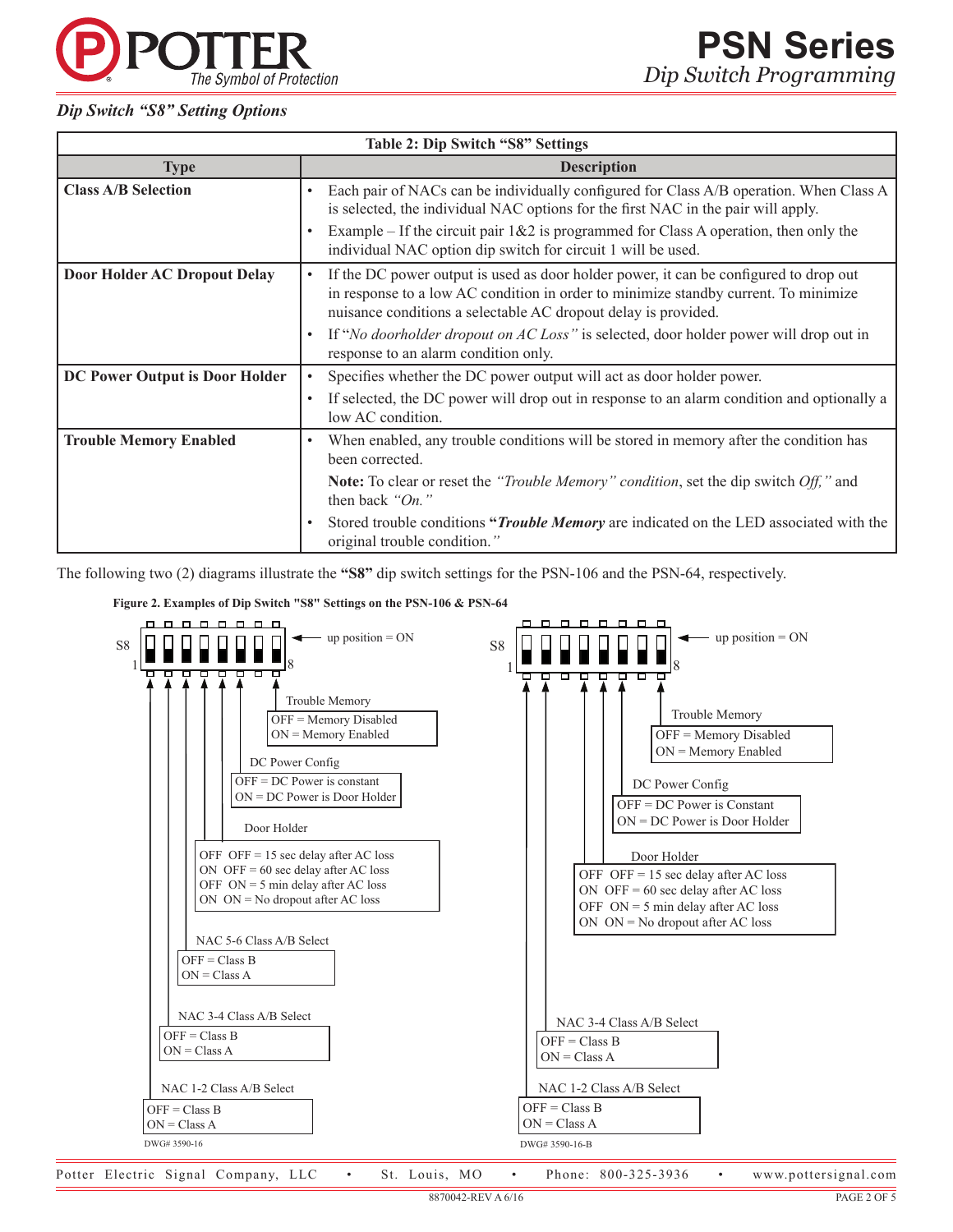

# **Individual NAC Options**

Each NAC may be individually programmed and activated according to the option selected. The "*Trigger Selection"* specifies which trigger input(s) will respond as described in the table below:

| <b>Table 3: NAC Dip Switch Settings</b> |                                                                                                                                                                                                                                                                                                                                                            |  |
|-----------------------------------------|------------------------------------------------------------------------------------------------------------------------------------------------------------------------------------------------------------------------------------------------------------------------------------------------------------------------------------------------------------|--|
| <b>Type</b>                             | <b>Description</b>                                                                                                                                                                                                                                                                                                                                         |  |
| <b>Trigger 1</b>                        | NAC will activate when Trigger 1 is activated                                                                                                                                                                                                                                                                                                              |  |
| <b>Trigger 2</b>                        | NAC will activate when Trigger 2 is activated                                                                                                                                                                                                                                                                                                              |  |
| <b>Trigger 1 or Trigger 2</b>           | NAC will activate when either Trigger 1 or Trigger 2 is activated.                                                                                                                                                                                                                                                                                         |  |
| Combo                                   | Can be used to separately control horns & strobes when used with one of the supported<br>٠<br>synchronization protocols.<br>If Trigger 1 is present, both horns and strobes will be activated.<br>٠<br>If only Trigger 2 is present, horns will be disabled, and strobes will be activated.<br>$\bullet$<br>Strobes remain active when horns are silenced. |  |
| <b>Follow DC Power</b>                  | When selected, the NAC will follow the activation/deactivation of the DC power output. Can<br>be used to create additional door-holder power circuits.                                                                                                                                                                                                     |  |
| <b>Always ON</b>                        | Used to create a constant unsupervised "ON" power output.                                                                                                                                                                                                                                                                                                  |  |
| <b>Unused</b>                           | NAC circuit will be unused. EOL not required.                                                                                                                                                                                                                                                                                                              |  |
| <b>Output Selection</b>                 | Specifies the output pattern to be generated when the output is activated.                                                                                                                                                                                                                                                                                 |  |

The following diagram illustrates dip switch settings for the individual NAC options on the PSN-106 and PSN-64 power supply.

#### **Figure 3. Example of Individual NAC Dip Switch Settings on the PSN-106 & PSN-64**



DWG# 3590-11

Potter Electric Signal Company, LLC • St. Louis, MO • Phone: 800-325-3936 • www.pottersignal.com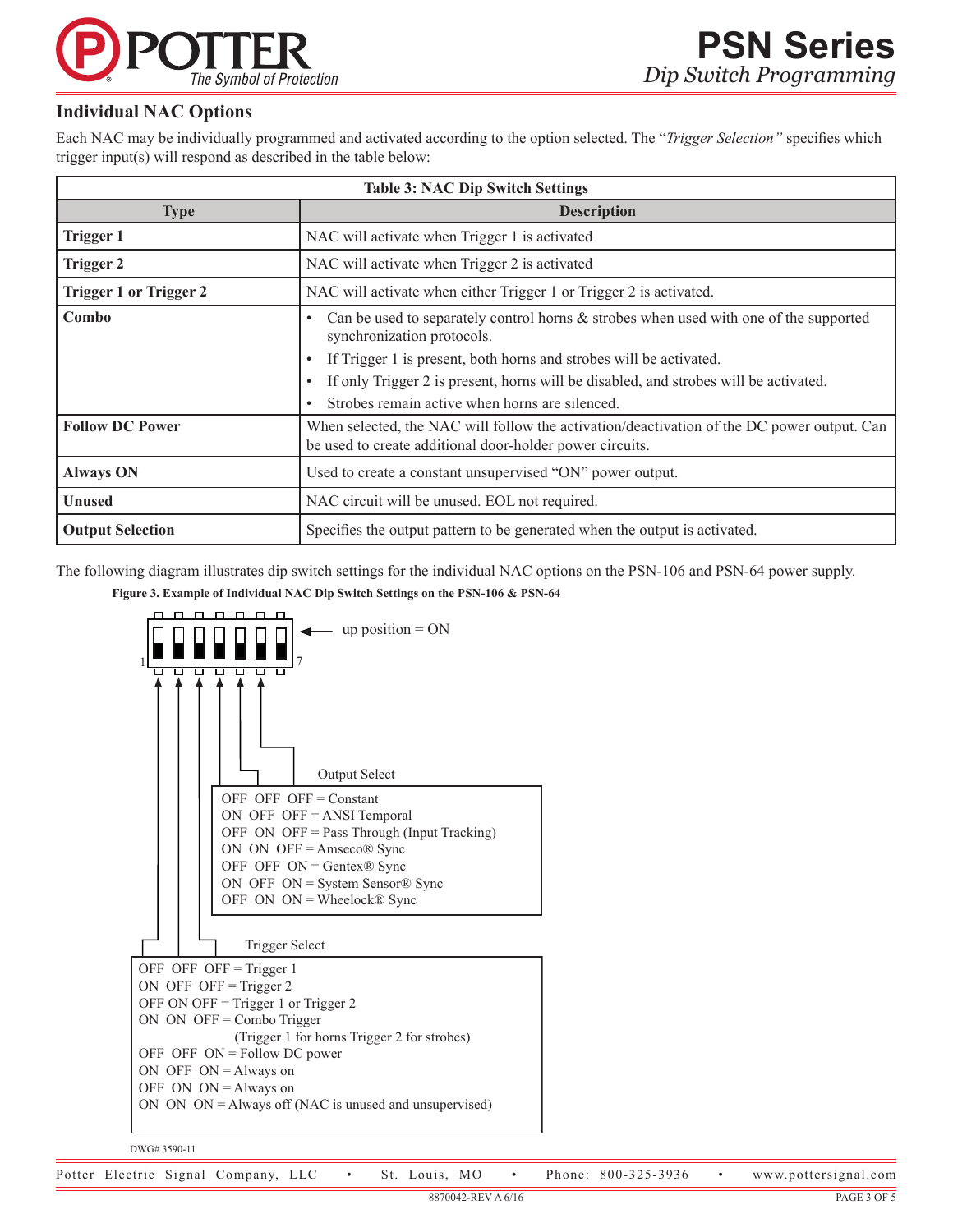

# *Bulk Supply Dip Switch Settings*

The two (2) *"Bulk Supply"* programming options are described below:

| <b>Table 4: Bulk Supply Dip Switch Settings</b> |                                                                                                                                                                         |  |
|-------------------------------------------------|-------------------------------------------------------------------------------------------------------------------------------------------------------------------------|--|
| <b>Type</b>                                     | <b>Description</b>                                                                                                                                                      |  |
| <b>AC Report Delay</b>                          | Selects number of hours to delay before activating the general trouble relay in<br>response to a low AC condition. Note that the Low AC relay is activated immediately. |  |
| <b>Supervision</b>                              | This should always be in the "OFF" position to allow supervision of the wiring<br>between the 24 VDC bulk supply board and the NAC control board.                       |  |

**Figure 4. Example of Bulk Supply Dip Switch Settings**



DWG# 3590-1